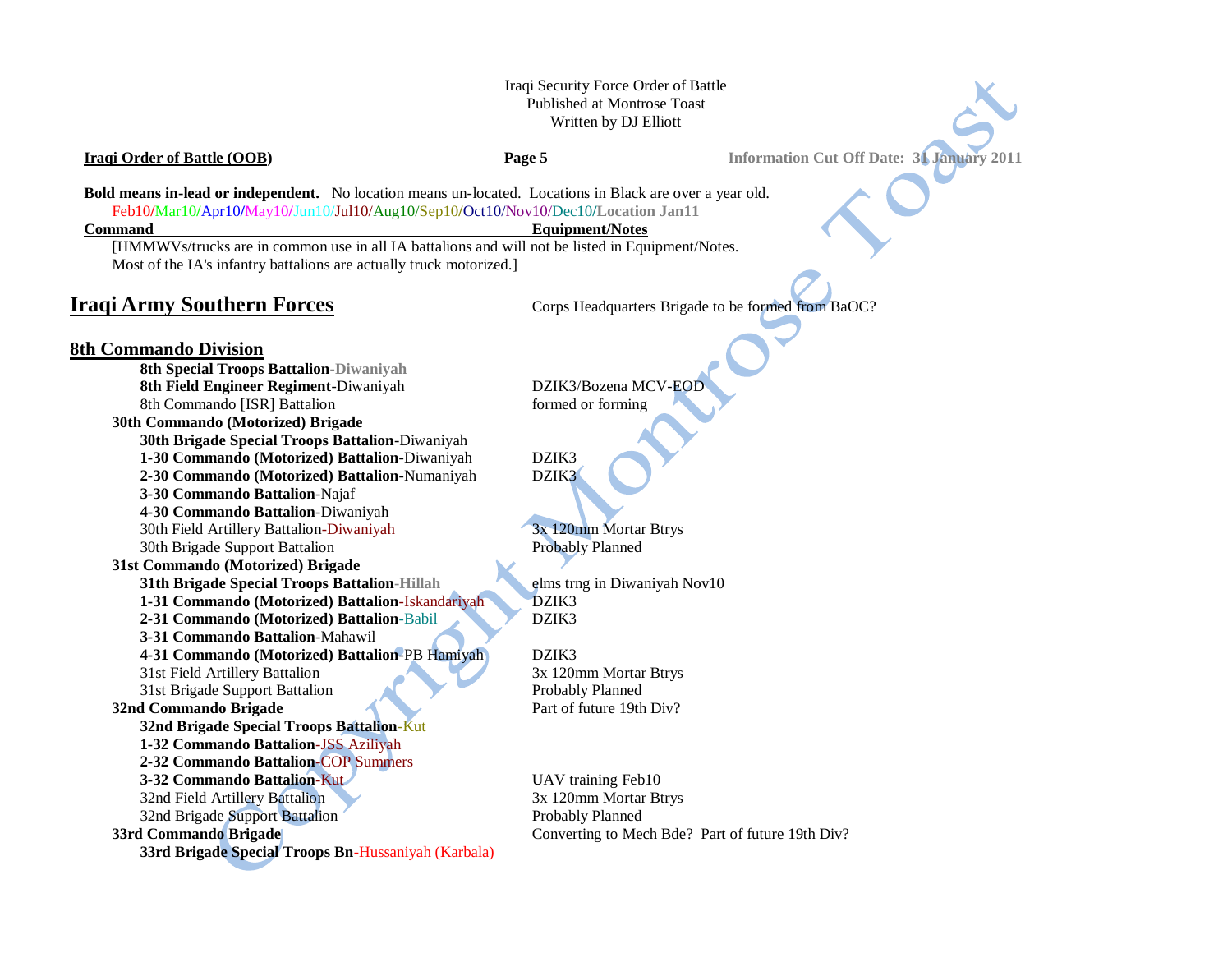**1-33 Mechanized Battalion**-Numaniyah/Taji (trng) DZIK3; trng BMP1s in Nov 09 **2-33 Commando Battalion**-Iskandariyah **3-33 Commando Battalion**-Al Humiea **4-33 Commando Battalion**-west of Karbala **5-33 Commando Battalion**-Karbala (Razzazap) **6-33 Commando Battalion**-Karbala 33rd Field Artillery Battalion-Karbala 3x 120mm Mortar Btrys 33rd Brigade Support Battalion **Probably Planned** Probably Planned 8th Field Artillery Regiment 8th Field Artillery Regiment HQ Company Probable planned Field Artillery Battalion **Planned IOC 2010/11** Field Artillery Battalion **Planned IOC 2010/11** 8th FA Support Battalion Planned IOC 2010/11 **8th Transportation and Provisioning Brigade 8th Location Command**-Numaniyah **8th Base Defense Unit (MP Bn)** -Numaniyah **8th Field Factory (Maint Bn)** -Numaniyah **8th Motor Transport Regiment-Numaniyah 300x Hvy Truck 8th Military Training Center**-Diwaniyah **10th Motorized Division 10th Special Troops Battalion-Camp Ur 10th Field Engineer Regiment**-Amarah ILAV **10th Commando [ISR] Battalion-Maysan 38th Motorized (AAslt) Brigade 38th Brigade Special Troops Battalion**-Batria Airport **1-38 Motorized (AAslt) Battalion**-Al Amarah DZIK3 **2-38 Motorized (AAslt) Battalion-Al Amarah 3-38 Motorized (AAslt) Battalion**-Al Amarah DZIK3 **4-38 Infantry (AAslt) Battalion**-Camp Ur 38th Field Artillery Battalion-Al Amarah 3x 120mm Mortar Btrys 38th Brigade Support Battalion Probably Planned **39th Infantry Brigade 39th Brigade Special Troops Battalion-Samawah 1-39 Infantry Battalion**-southern Maysan **2-39 Infantry Battalion**-Samawah **3-39 Infantry Battalion**-Camp Ur 39th Field Artillery Battalion 3x 120mm Mortar Btrys 39th Brigade Support Battalion Probably Planned **40th Motorized Brigade 40th Brigade Special Troops Battalion**-Camp Ur **1-40 Motorized Battalion-Tallil (training)** DZIK3 **2-40 Motorized Battalion**-al Gharraf DZIK3 **3-40 Infantry Battalion**-Tallil (training)

DRUST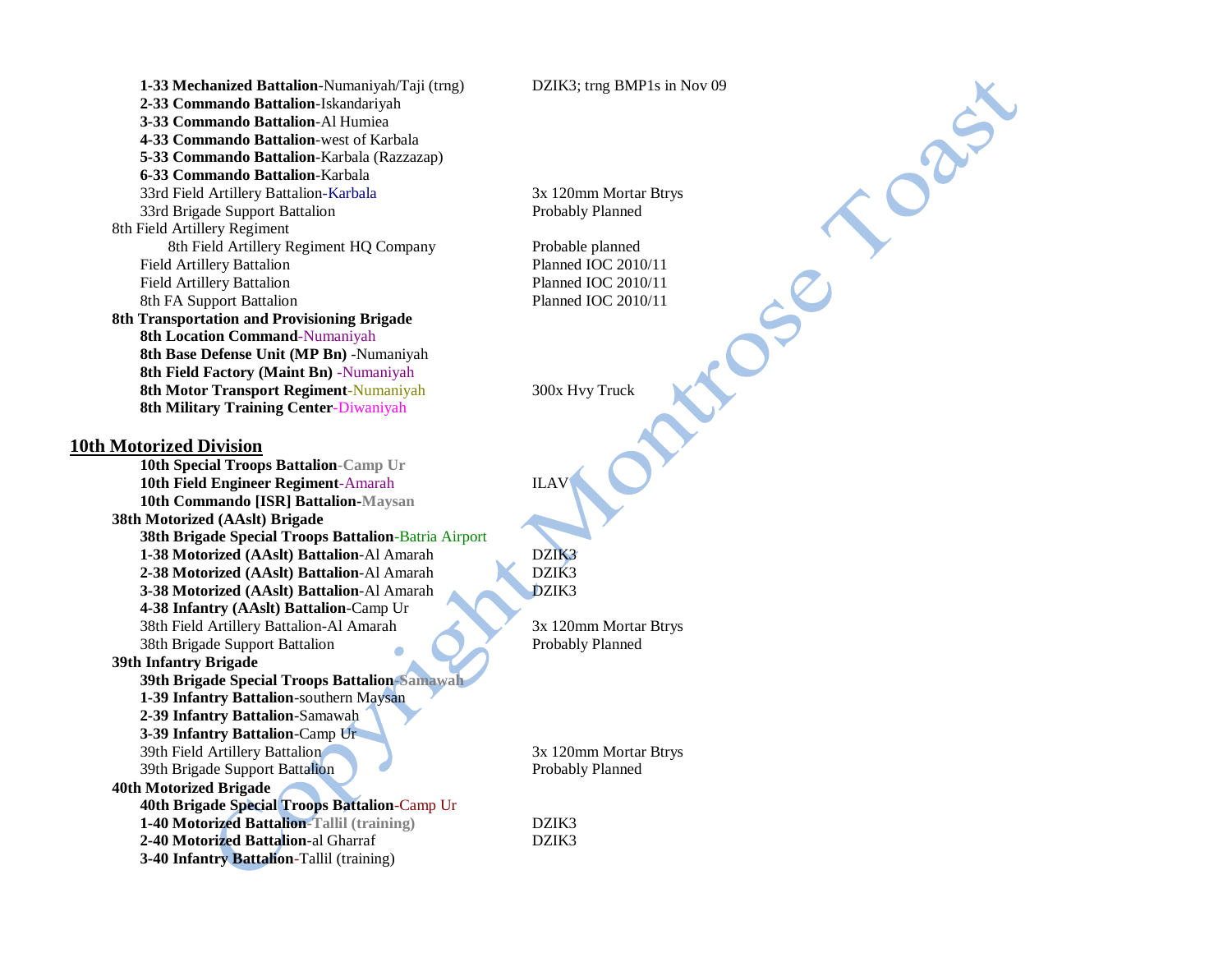| 40th Field Artillery Battalion                               | 3x 120mm Mortar Btrys           |
|--------------------------------------------------------------|---------------------------------|
| 40th Brigade Support Battalion                               | Probably Planned                |
| <b>41st Infantry Brigade</b>                                 |                                 |
| <b>41st Brigade Special Troops Battalion-Al Amarah</b>       |                                 |
| 1-41 Infantry Battalion-Majaar al Kabir                      |                                 |
| 2-41 Infantry Battalion-S Maysan/IR border/Hawar Marsh       |                                 |
| 3-41 Motorized (AAslt) Battalion-Majaar al Kabir             | <b>ILAV</b>                     |
| 41st Field Artillery Battalion                               | 3x 120mm Mortar Btrys           |
| 41st Brigade Support Battalion                               | Probably Planned                |
| 10th Field Artillery Regiment                                |                                 |
| 10th Field Artillery Regiment HQ Company                     | Probable planned                |
| <b>Field Artillery Battalion</b>                             | Planned IOC 2010/11             |
| <b>Field Artillery Battalion</b>                             | Planned IOC 2010/11             |
| 10th FA Support Battalion                                    | Planned IOC 2010/11             |
| 10th Transportation and Provisioning Brigade                 |                                 |
| 10th Location Command-Nasiriyah (Camp Ur)                    |                                 |
| 10th Base Defense Unit (MP Bn) -Nasiriyah (Camp Ur)          |                                 |
| 10th Field Factory Regiment-Nasiriyah (Camp Ur)              |                                 |
| 10th Motor Transport Regiment-Nasiriyah (Camp Ur)            | 300x Hvy Truck                  |
| 10th Training Center (Bn) -Nasiriyah (Camp Ur)               |                                 |
|                                                              |                                 |
| 14th (Mustafa) Infantry Division                             |                                 |
| 14th Special Troops Battalion-Basrah (Camp Wessam)           |                                 |
| 14th Field Engineer Regiment-Basrah (Shaibah)                |                                 |
| 14th Commando [ISR] Battalion-Basrah (Camp Wessam)           |                                 |
| <b>50th Motorized Brigade</b>                                |                                 |
| <b>50th Bde Special Troops Battalion-Basrah (Naval Base)</b> |                                 |
| 1-50 Motorized Battalion-Basrah (Al Ashashr)                 | DZIK3                           |
| 2-50 Motorized Battalion-Basrah                              | DZIK3                           |
| 3-50 Commando (Motorized) Battalion-FOB Kalsu                | DZIK3                           |
| 50th Field Artillery Battalion                               | 1 9-tube 120mm Mortar Btry      |
| 50th Brigade Support Battalion                               | Probably Planned                |
| 51st Infantry Brigade                                        |                                 |
| 51st Brigade Special Troops Battalion-Basrah (Thar Allah)    |                                 |
| 1-51 Infantry (AAslt) Battalion-Az Zubayr                    |                                 |
| 2-51 Infantry Battalion-Basrah (Rumaylah Sports Club)        |                                 |
| 3-51 Infantry Battalion-Basrah (Arabian Gulf Academy)        |                                 |
| 51st Field Artillery Battalion                               | 1 9-tube 120mm Mortar Btry      |
| 51st Brigade Support Battalion                               | Probably Planned                |
| 52nd Infantry Brigade                                        |                                 |
| 52nd Brigade Special Troops Battalion-Qurnah                 |                                 |
| 1-52 Infantry Battalion-NW Basrah                            | Riverine training. CALFEX Oct10 |
| 2-52 Motorized (AAslt) Battalion-NW Basrah                   | DZIK3                           |
| 3-52 Infantry Battalion-Basrah                               |                                 |
|                                                              |                                 |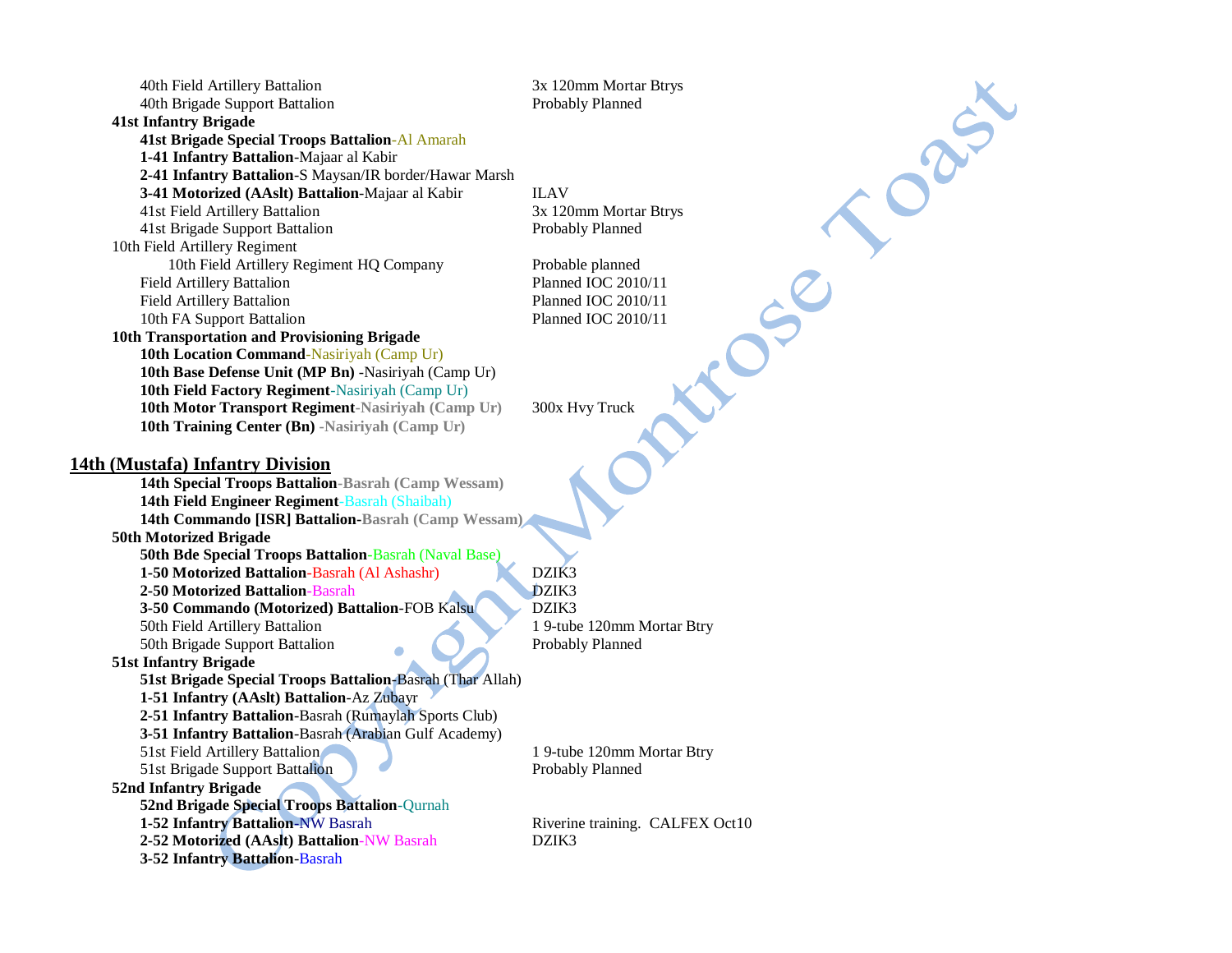| 4-52 Infantry Battalion-Qurnah                         |  |  |
|--------------------------------------------------------|--|--|
| 52nd Field Artillery Battalion                         |  |  |
| 52nd Brigade Support Battalion                         |  |  |
| 53rd Infantry Brigade                                  |  |  |
| 53rd Brigade Special Troops Bn-Basrah (Al Hindiyah)    |  |  |
| 1-53 Infantry Battalion-Basrah                         |  |  |
| 2-53 Infantry Battalion-Sab al Bour                    |  |  |
| <b>3-53 Infantry Battalion-Basrah (Hayyaniyah)</b>     |  |  |
| 53rd Field Artillery Battalion                         |  |  |
| 53rd Brigade Support Battalion                         |  |  |
| 14th Field Artillery Regiment                          |  |  |
| 14th Field Artillery Regiment HQ Company               |  |  |
| Field Artillery Battalion                              |  |  |
| <b>Field Artillery Battalion</b>                       |  |  |
| 14th FA Support Battalion                              |  |  |
| 14th Transportation and Provisioning Brigade           |  |  |
| <b>14th Location Command-Basrah (Shaibah)</b>          |  |  |
| 14th Base Defense Unit (MP Bn) -Basrah                 |  |  |
| <b>14th Field Factory (Maint Bn)</b> -Basrah (Shaibah) |  |  |
| 14th Motor Transport Regiment-Basrah (Zubayr)          |  |  |
| <b>14th Training Center (Bn)</b> -Basrah (Shaibah)     |  |  |

18th Field Engineer Regiment<br>
18th Commando [ISR] Battalion<br>
18th Commando [ISR] Battalion<br>
19th Commando Planned, formed or forming 18th Commando [ISR] Battalion 66th Brigade 66th Brigade Special Troops Battalion Planned<br>1-66 Battalion Planned 1-66 Battalion 2-66 Battalion Planned 3-66 Battalion Planned Field Artillery Battalion Planned IOC 2010/11 66th Brigade Support Battalion Probably Planned 67th Brigade 67th Brigade Special Troops Battalion Planned 1-67 Battalion Planned 2-67 Battalion Planned 3-67 Battalion Planned Field Artillery Battalion **Planned IOC 2010/11** 67th Brigade Support Battalion Probably Planned 68th Brigade 68th Brigade Special Troops Battalion Planned 1-68 Battalion Planned 2-68 Battalion Planned

1 9-tube 120mm Mortar Btry Probably Planned

1 9-tube 120mm Mortar Btry Probably Planned

Probable planned Planned IOC 2010/11 Planned IOC 2010/11 Planned IOC 2010/11

opened 1Mar10

**14th Motor Transport Regiment**-Basrah (Zubayr) 300x Hvy Tk;

18th Division 2xLC/FF/Trng/HQs indicate new Div in 2011 18th Special Troops Battalion-Memoma<br>18th Field Engineer Regiment<br>**Probable planned**<br>18th Field Engineer Regiment<br>18th Field Engineer Regiment

Casix